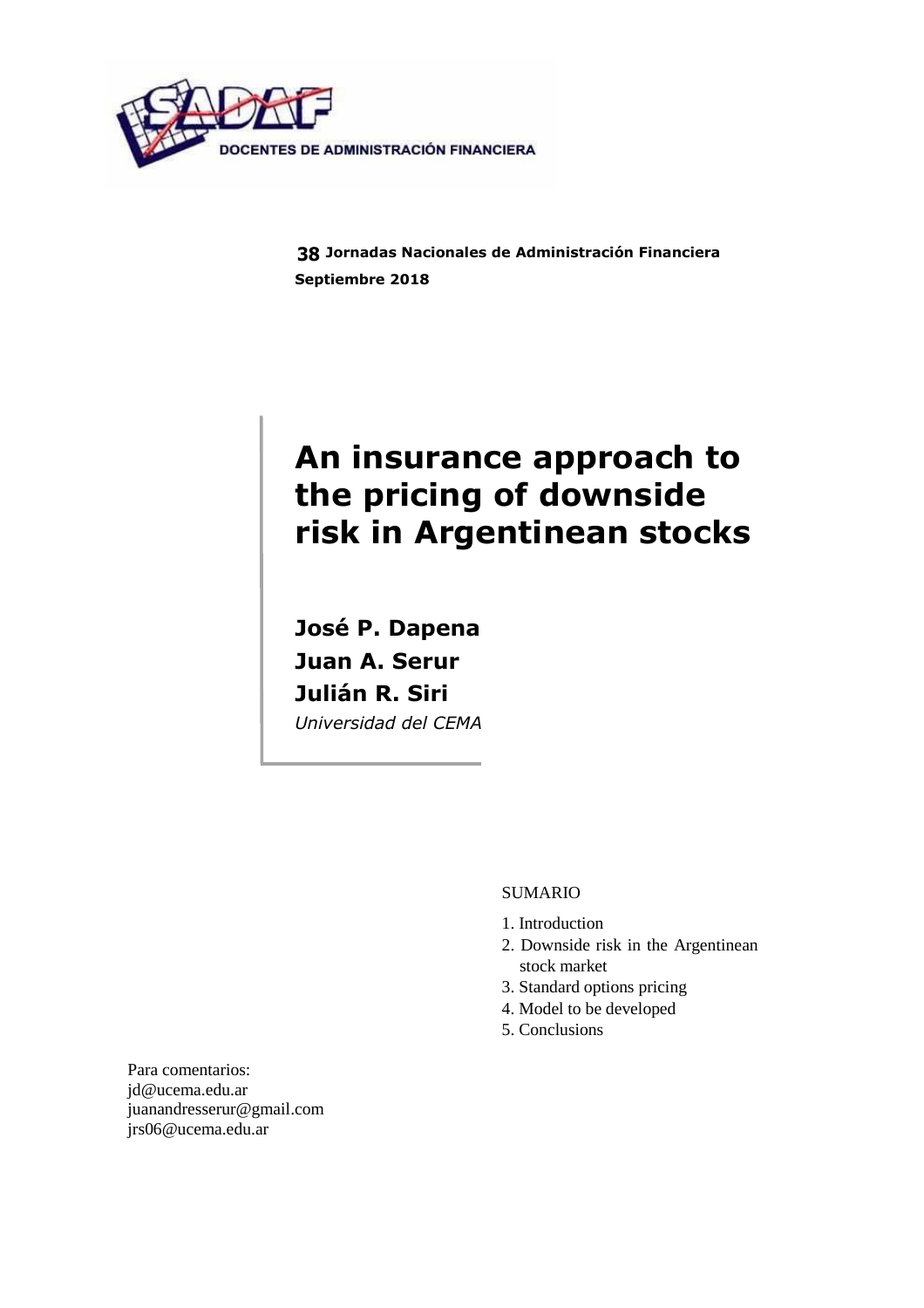#### *Abstract*

Downside risk stands for the risk associated with realized returns being below expected returns. When focusing on stocks, even though the drift should and tends to be positive, there are periods of stress where investors lose money. The return dynamics of Argentina's main stock index, the Mer.Val., show a high level of volatility, signaling a higher degree of downside risk. To hedge against that specific risk, investors could buy put options. However, the Argentinean capital markets lacks variety of hedging contracts. The basic availability of put options depends on the possibility of short selling the underlying security, i.e. transfer risk to a third party, something not properly developed in the domestic market. In this paper we adopt a different approach to solve the issue, more inclined towards self-insurance. We aim to calculate the minimum capital a put option seller must hold as collateral, to provide insurance to the market, and hence derive the price of the instrument as the required value that must be charged for that purpose. In that way, we provide a downside-risk hedge against adverse stock index price movements.

*Keywords*: Asset pricing, options pricing, insurance, capital markets

# **1. Introduction**

A put option is a contract that gives its owner the right, but not the obligation, to sell a specified amount of an underlying security at a specified price, within a specified time frame. This is the opposite of a call option, which gives the holder the right to buy an underlying security at a specified price, before the option expires. The seller of the option has the obligation to buy (or sell) the underlying asset ate the specified price if the option's buyer exercises her right. The put option protects the holder against a downside movement of the price of the underlying security. The seller of the put option is selling insurance against that risk. At maturity, the put option may end up in the money -the event being insured happens- or it might end up at the money or out of the money, and the option expires worthless. The theory of option pricing<sup>1</sup> relies on the existence of complete capital markets, giving the chance to construct replicating portfolios and hence providing a fair value for contracts insuring to the same risk.

Option contracts can be associated to insurance, so selling options is equivalent to selling insurance (Dapena Siri 2015). A car-insurance buyer pays a premium every month to an insurance company, to protect her vehicle. It could be the case that the car is neither stolen nor it suffers an accident (the policy expires "out of the money"), and the insurance company keeps the premium originally received, turned into a profit. However, if the owner does happen to be involved in an accident, the insurance company pays her the amount insured (the policy ends up in the money). Premiums charged by insurance companies try to be aligned with the likelihood of having an accident, and companies must maintain a certain amount of money (a guarantee fund or actuarial reserves) to pay out whenever accidents occur.

<sup>&</sup>lt;sup>1</sup> Black and Scholes (1973), Merton (1973).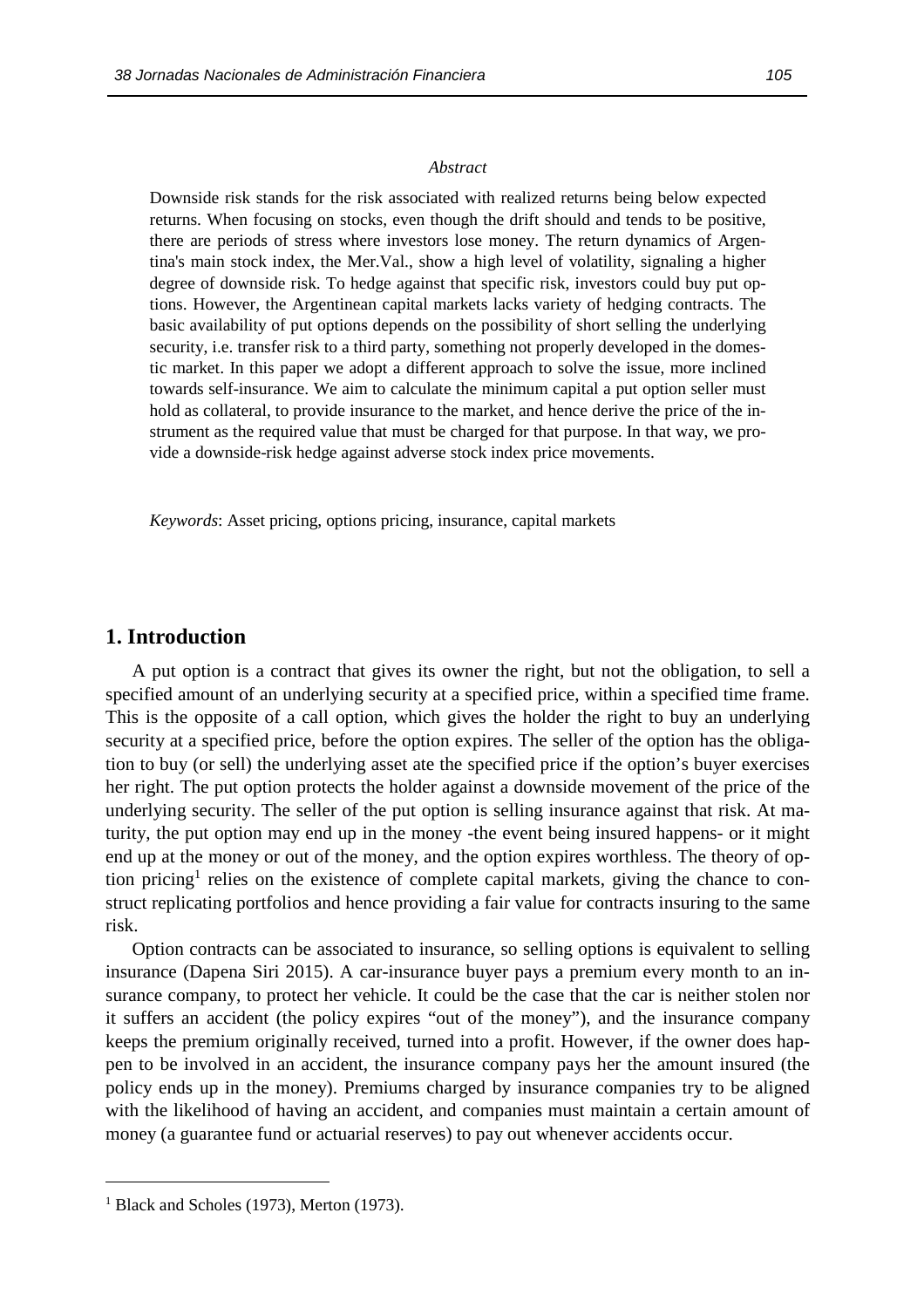Much of the profit in the insurance industry comes on one hand, from a quantitative process of trying to avoid ensuring drivers that are prone to accidents or leave their cars unsafe, or alternatively charge them with higher premiums; and on the other hand, from financial investments made with the premiums collected and kept as guarantee fund.

In our research we want to explore the equities downside risk in Argentinean stock market, from the perspective of an insurance broker; this in turns means that the insurer, to provide hedge against downside risk, intends to calculate profit (premiums) and losses (payment of events) that break even the economic equation. The purpose is to calculate (at the minimum), how much premium on average (as a percentage of the price of the underlying) the insurer must charge to give protection against that risk, given the observed pattern of historical returns. The paper is organized as follows: in section II we depict the dynamics of downside risk in stock prices for Argentina's capital market, and the availability of contracts to hedge against it; in section III we introduce the basics of an alternative model to calculate a fair price of downside risk protection, given a self-insurance approach, and the results; finally in the last section we discuss the conclusions.

## **2. Downside risk in the Argentinean stock market**

Graph 1 shows the dynamics of the Argentinean main stock index, the Mer.Val. index - **\$MERV-**, for the period between January 2003 and June 2018. 2





Though we find a positive drift (the average annual compound rate of return is 25%), it can be mainly explained by the inflation component (the annual rate of inflation accounted for an average of 21% in the same period).

<sup>&</sup>lt;sup>2</sup> Data retrieved from https://www.bolsar.com/Vistas/Herramientas/PaginaDescargaSeriesHistoricas.aspx.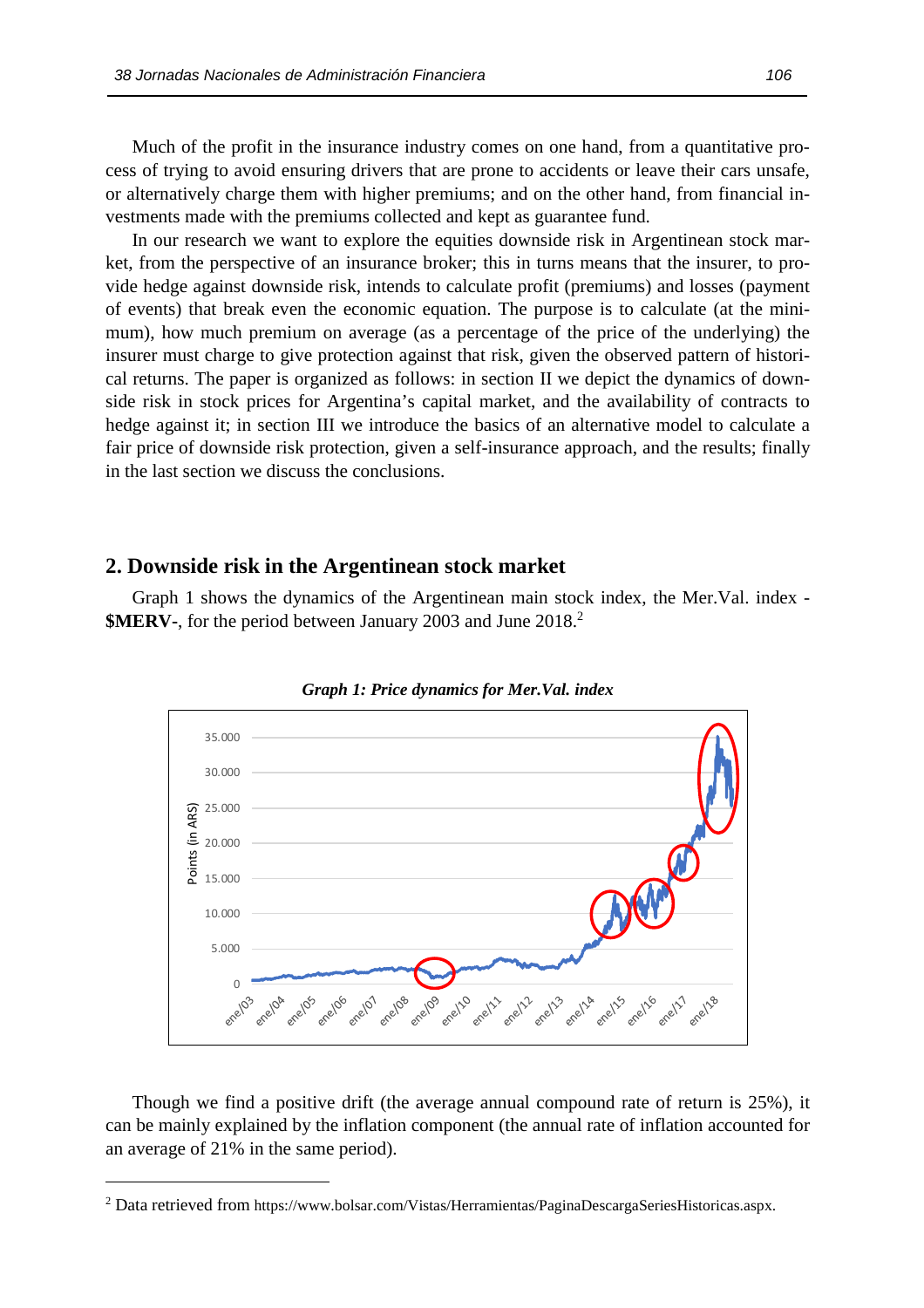However, we are not so concerned about the rate of return but more about the underlying risk. As we can see from a visual inspection, though the drift is positive, there are periods of time where the index experiences downward movements, some of them significant (see the red circles pointing some of those periods). So, downside risk is non-trivial in Argentinean stocks.

Graph 2 shows the histogram of daily returns, where we draw a line separating negative from positive daily returns.



*Graph 2: Mer.Val. index daily returns histogram* 

In the sample period, we find 3806 prices retrieved, giving rise to the calculation of 3805 daily returns. Table 1 shows the main statistics from the sample.

| <b>Total Observations</b>              | 3805   |
|----------------------------------------|--------|
| Number of Positive returns             | 2070   |
| Number of Negative returns             | 1735   |
| Max Return                             | 11%    |
| Min Return                             | $-16%$ |
| <b>Standard Deviation (Annualized)</b> | 32%    |
| Downside Deviation (Annualized)        | 24%    |

*Table 1: Descriptive statistics of Mer.Val.* **Table 1: Descriptive statistics of Mer.Val**

From the data we can see that, measured both in numbers and in standard deviation, downside risk is not trivial in Argentinean stock market, so having protection against downside movements in price may be valuable for investors.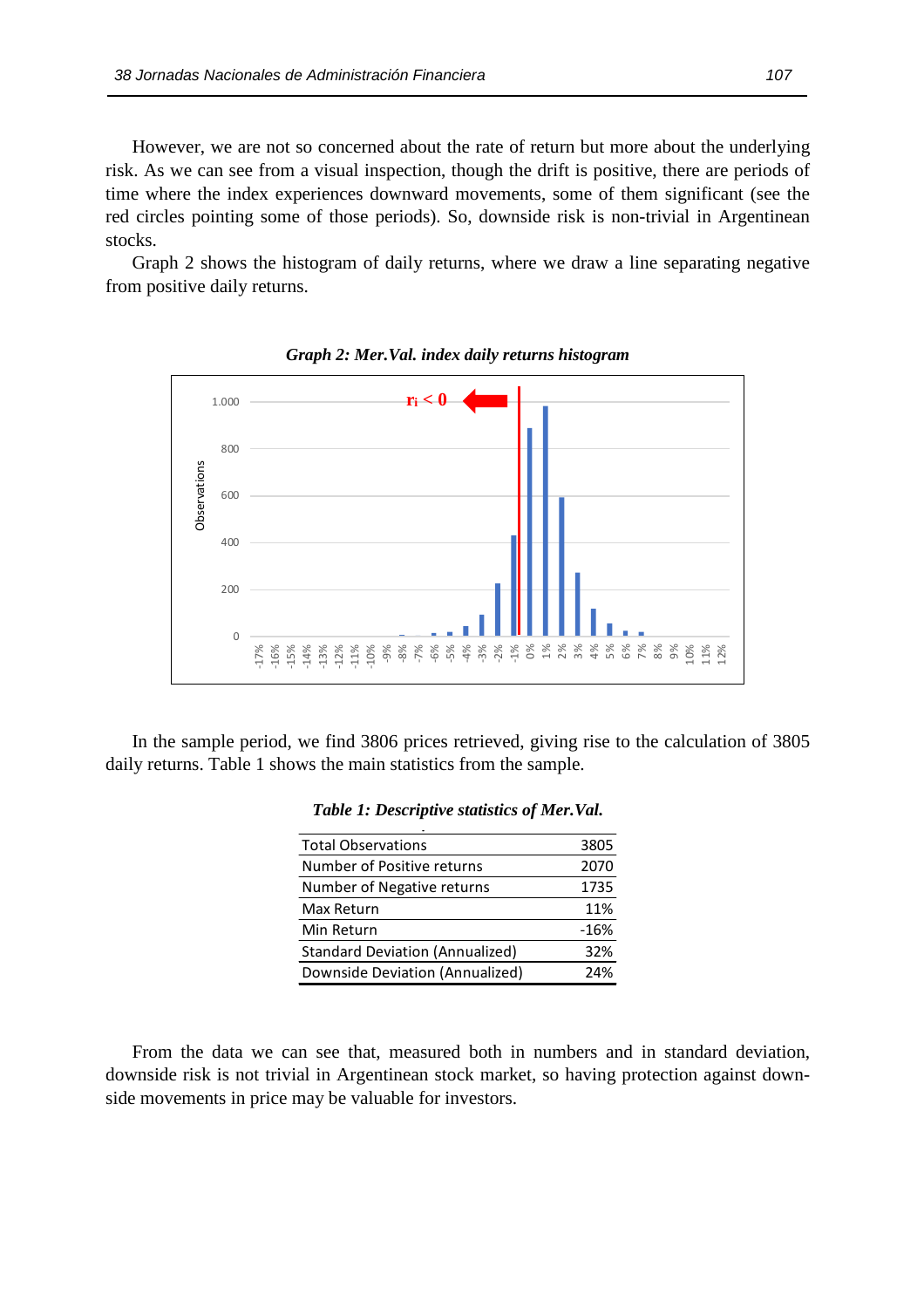As for this point, we have not found much variety of contracts allowing for such protection. In the main stock exchange  $(BYMA)$  we see the following list of options<sup>3</sup>:

| Opción                          | Hora<br>Cotización   | Cierre<br>Anterior | Último<br>Precio | Variación<br>Diaria    | Volt<br><b>Efect</b><br>Pe |
|---------------------------------|----------------------|--------------------|------------------|------------------------|----------------------------|
| AGRC17.0AG                      | 13:55:06             | 0,200              | 0,200            | 0,00%                  | 2.47                       |
| ALUC13413G                      | 12:13:50             | 8,900              | 7,500            | $-15,73%$              | 750                        |
| ALUC17213G                      | 14:20:31             | 3,200              | 3,100            | $-3,13%$               | 25.8                       |
| ALUC20.9AG                      | 14:45:10             | 0,900              | 0,800            | $-11,11%$              | 6.00                       |
| ALUC5.113G                      | 14:00:02             | 14,479             | 14,600           | $+0,84%$               | 73.00                      |
| ALUC5.113O                      | 13:16:08             | 15,500             | 15,700           | $+1,29%$               | 1.512.                     |
| ALUC5.80DI                      | 14:42:19             | 16,500             | 15,100           | $-8,48%$               | 1.654.                     |
| BMAC196.AG                      | 12:36:27             | 7,000              | 7,600            | $+8,57%$               | 4.54                       |
| BYMC440.AG                      | 14:22:57             | 5,100              | 3,950            | $-22,55%$              | 1.18                       |
| CEPC35.3AG                      | 14:09:20             | 0,500              | 0,200            | $-60,00%$              | 200                        |
| COMC3.00AG                      | 13:16:53             | 0,776              | 0,760            | $-2,06%$               | 32.6                       |
| COMC3.75AG                      | 14:07:52             | 0,160              | 0,142            | $-11,25%$              | 10.99                      |
| COMC3.90AG                      | 13:36:02             | 0,100              | 0,097            | $-3,00%$               | 10.6                       |
| COMC4.05AG                      | 14:19:57             | 0,069              | 0,060            | $-13,04%$              | 22.7                       |
| COMC4.20AG                      | 14:04:02             | 0,040              | 0,040            | 0,00%                  | 1.95                       |
| GFGC100.AG                      | 14:44:54             | 6,438              | 5,900            | $-8,36%$               | 624.3                      |
| GFGC100.OC                      | 14:27:59             | 14,000             | 12,000           | $-14,29%$              | 2.40                       |
| GFGC102.AG                      | 14:41:15             | 5,545              | 4,900            | $-11,63%$              | 1.758.                     |
| GFGC105.AG                      | 14:42:23             | 4,133              | 3,500            | $-15,32%$              | 435.0                      |
| GFGC108.AG                      | 14:45:07             | 3,139              | 2,700            | $-13,99%$              | 448.6                      |
| GFGC111.AG                      | 14:44:31             | 2,267              | 1,750            | $-22,81%$              | 336.3                      |
| GFGC117.AG                      | 14:45:10             | 1,431              | 1,210            | $-15,44%$              | 64.6.                      |
| GFGC120.AG                      | 14:32:41             | 1,101              | 0,900            | $-18,26%$              | 125.6                      |
| GFGC120.OC                      | 13:46:48             | 6,220              | 5,900            | $-5,14%$               | 2.95                       |
| GFGC123.AG                      | 14:21:12             | 0,797              | 0,700            | $-12,17%$              | 20.1(                      |
| GFGC126.AG                      | 14:13:13             | 0,558              | 0,550            | $-1,43%$               | 12.8                       |
| GFGC12816G                      | 14:46:31             | 0,500              | 0,450            | $-10,00%$              | 22.91                      |
| GFGC129.OC                      | 11:08:18             | 4,000              | 3,250            | $-18,75%$              | 6.50                       |
| GFGC132.AG                      | 14:42:55             | 0,411              | 0,360            | $-12,41%$              | 6.08                       |
| GFGC13716G                      | 14:41:46             | 0,400              | 0,300            | $-25,00%$              | 14.7:                      |
| GFGC138.OC                      | 12:12:14             |                    | 1,900            | 0,00%                  | 3.80                       |
| GFGC141.AG                      | 14:08:05             | 0,250              | 0,250            | 0,00%                  | 8.10                       |
| GFGC144.AG                      | 14:33:29             |                    |                  |                        | 32.8:                      |
| GFGC162.OC                      |                      | 0,250              | 0,200            | $-20,00%$              | 51                         |
|                                 | 13:58:48             | 0,550              | 0,510            | $-7,27%$               |                            |
| GFGC165.AG                      | 14:36:27             | 0,154              | 0,130            | $-15,58%$<br>$-12,44%$ | 9.07                       |
| GFGC85.0AG                      | 13:07:30             | 18,000             | 15,760           |                        | 58.4                       |
| GFGC90.0AG                      | 14:25:53             | 12,000             | 11,000           | $-8,33%$               | 114.4                      |
| GFGC95.0AG                      | 14:38:22             | 9,463              | 8,021            | $-15,24%$              | 86.5                       |
| GFGV102.AG                      | 14:35:48             | 5,760              | 7,300            | $+26,74%$              | 179.4                      |
| <b>GFGV59159G</b><br>GFGV85.0AG | 14:19:03<br>14:16:27 | 0,200              | 0,240            | $+20,00%$              | 4.73<br>2.00               |
|                                 |                      | 1,170              | 1,000            | $-14,53%$              |                            |
| GFGV85.0OC                      | 13:12:47             | 2,200              | 2,000            | $-9,09%$               | 4.00                       |
| GFGV90.0AG                      | 14:46:18             | 2,000              | 2,200            | $+10,00%$              | 64.2                       |
| GFGV95.0AG                      | 13:02:56             | 3,250              | 3,600            | $+10,77%$              | 36(                        |
| GVAC5.00AG                      | 13:12:18             | 0,640              | 0,600            | $-6,25%$               | 6.00                       |
| GVAC6.00AG                      | 14:38:45             | 0,195              | 0,170            | $-12,82%$              | 16.6                       |
| GVAC6.00OC                      | 14:40:19             | 0,700              | 0,680            | $-2,86%$               | 3.68                       |
| GVAV5.80AG                      | 14:22:27             | 0,800              | 0,749            | $-6,38%$               | 300                        |
| METC25.0DI                      | 13:16:38             | 13,500             | 13,500           | 0,00%                  | 1.35                       |
| PAMC45.1AG                      | 14:44:05             | 1,220              | 1,150            | $-5,74%$               | 1.15                       |
| PAMC57.0AG                      | 13:58:55             | 0,100              | 0,100            | 0,00%                  | 1.00                       |
| PBRC112.AG                      | 14:37:33             | 41,500             | 41,900           | $+0,96%$               | 41.90                      |
| PBRC125.AG                      | 14:27:54             | 28,046             | 28,440           | $+1,40%$               | 154.2                      |
| PBRC135.AG                      | 14:27:57             | 20,000             | 19,000           | $-5,00%$               | 58.7.                      |
| PBRC13966G                      | 14:38:47             | 16,000             | 16,450           | $+2,81%$               | 57.19                      |

<sup>&</sup>lt;sup>3</sup> Data from http://www.merval.sba.com.ar/Vistas/Cotizaciones/OpcionesSuscripcion.aspx as of 7/19/18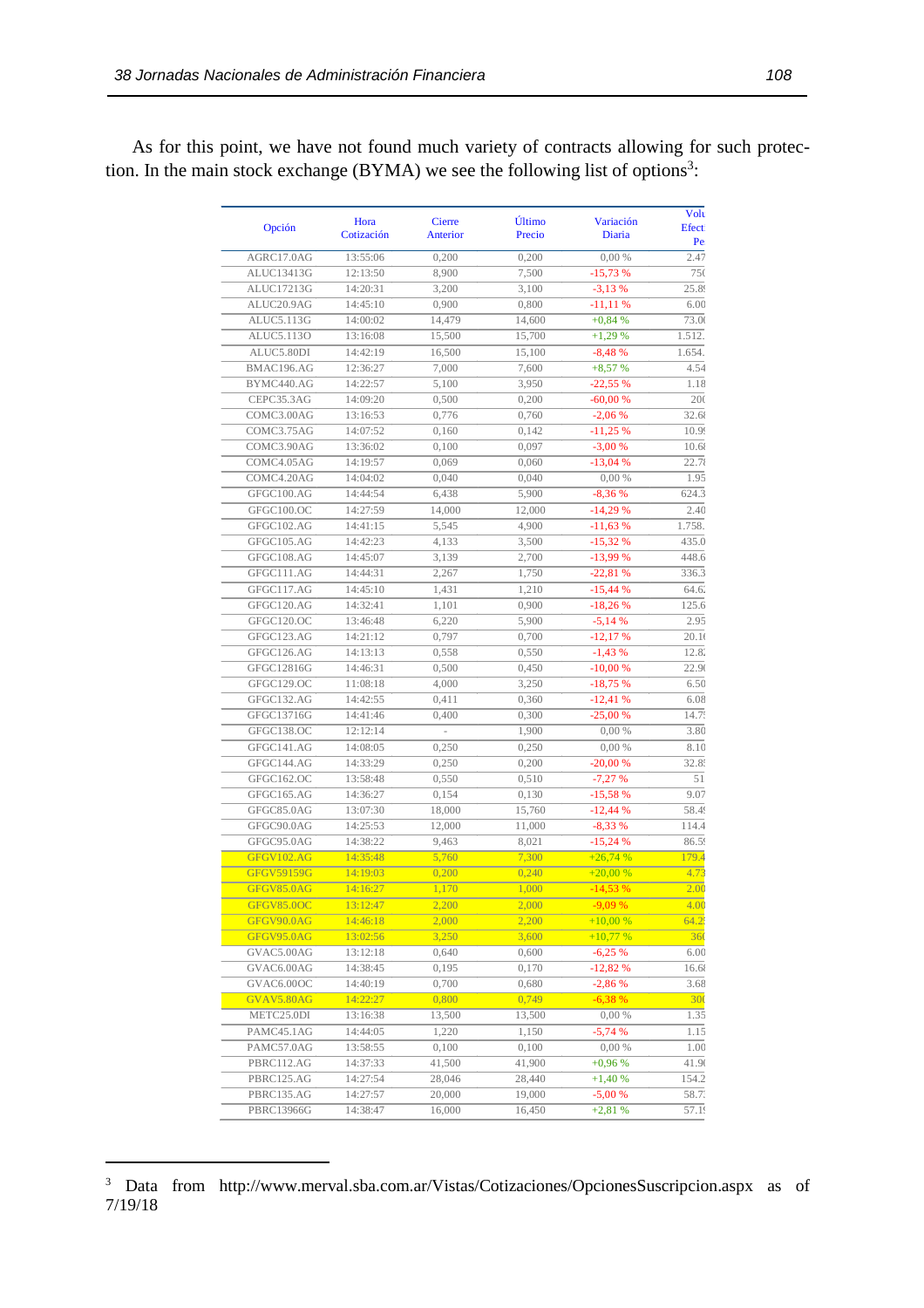| PBRC145.AG        | 12:51:52 | 12,500 | 11,900 | $-4,80%$  | 11.900,00  |
|-------------------|----------|--------|--------|-----------|------------|
| PBRC150.AG        | 14:40:36 | 9,323  | 9,900  | $+6,19%$  | 637.013,00 |
| PBRC150.OC        | 13:55:38 | 20,000 | 16,000 | $-20,00%$ | 3.200,00   |
| PBRC155.AG        | 14:34:06 | 7,012  | 7,200  | $+2,68%$  | 450.305,00 |
| PBRC15966G        | 14:43:53 | 4,893  | 5,200  | $+6,27%$  | 744.664,00 |
| PBRC160.OC        | 14:00:33 | 12,501 | 11,100 | $-11,21%$ | 1.110,00   |
| PBRC165.AG        | 14:32:54 | 3,800  | 3,850  | $+1,32%$  | 33.380,00  |
| PBRC190.AG        | 14:43:13 | 0,610  | 0,550  | $-9,84%$  | 550,00     |
| <b>PBRV130.AG</b> | 13:45:35 | 1,599  | 1,400  | $-12,45%$ | 420,00     |
| <b>PBRV150.AG</b> | 11:57:57 | 7,788  | 7,500  | $-3,70%$  | 3.000,00   |
| PGRC8.00AG        | 14:32:57 | 0,490  | 0,350  | $-28,57%$ | 35,00      |
| PGRC8.50AG        | 11:55:53 | 0,101  | 0,100  | $-0.99%$  | 1.500,00   |
| TECC115.AG        | 13:42:15 | 8,000  | 7,000  | $-12,50%$ | 22.200,00  |
| <b>TXAC12.75G</b> | 14:40:45 | 2,600  | 2,000  | $-23,08%$ | 81.875,00  |
| <b>TXAC13.75G</b> | 14:41:42 | 1,226  | 1,000  | $-18,43%$ | 37.408,00  |
| TXAC15.0AG        | 13:59:56 | 0,700  | 0,500  | $-28,57%$ | 15.958,00  |
| TXAC16.0AG        | 14:01:45 | 0,300  | 0,250  | $-16,67%$ | 400,00     |
| TXAC17.0AG        | 14:45:13 | 0,100  | 0,070  | $-30,00%$ | 1.003,00   |
| TXAC18.0AG        | 12:16:23 | 0,056  | 0,040  | $-28,57%$ | 4,00       |
| YPFC480.AG        | 13:16:25 | 18,100 | 15,000 | $-17,13%$ | 7.500,00   |
| YPFC500.AG        | 14:23:12 | 12,000 | 11,000 | $-8,33%$  | 139.800,00 |

Out of 76 listed options, only 9 (11,8%) of them are puts (highlighted with yellow and identified by the letter V as the fourth character). The rare availabity of put options is also limited to some stocks, not to the index (they were written that day on three underlying assets only, **\$VALO**, **\$GGAL**, and **\$APBR**).

There is also no put options on the Mer.Val. index itself, so investors seeking hedge against a downside movement has no place to go, and must rely on the sole chance of guessing and switching to a risk-free asset before any downside movement happens, or to keep some money saved (which in turn is similar to self-insurance).

There is another market in Argentina, called Rofex<sup>4</sup>. Futures on the Mer. Val. index where traded there on the past, but due to the lack of understanding between both exchanges<sup>5</sup>, they had to create their own stock index to uses as an underlying to offer derivatives on it<sup>6</sup>. The equivalent index to the Mer.Val. index, is named the Rofex20, and the exchange quotes derivatives written over it. The following screen capture shows the futures on the Rofex20:

| <b>DROFEX</b>                          |                  |                  | <b>REALTIME</b> |                 |           | <b>ROFEX</b><br><b>FUTUROS</b> |          | <b>ROFEX</b><br><b>OPCIONES</b> | UFEX<br><b>FUTUROS</b> |                            | <b>MATBA</b><br><b>FUTUROS</b> |      | <b>MATBA</b><br><b>OPCIONES</b>                                                                                                                             |
|----------------------------------------|------------------|------------------|-----------------|-----------------|-----------|--------------------------------|----------|---------------------------------|------------------------|----------------------------|--------------------------------|------|-------------------------------------------------------------------------------------------------------------------------------------------------------------|
| $((\cdot))$ CONNECTED                  |                  |                  |                 |                 |           |                                |          |                                 |                        |                            |                                |      | Dólar USA Indice ROFEX 20 LEBAC BONAR 2024 Oro Petróleo WTI Soja Chicago Indice Soja Rosafé Soja Maíz Chicago Ternero Pesos Novillo Pesos Ternero Dólares P |
| Contrato                               | <b>Cant Cpra</b> | Cpra             | Vta             | <b>Cant Vta</b> | Ult       | Var                            | Var. %   | Vol. Operado                    | <b>Ajuste</b>          | Mín                        | Máx                            | Мара | Int. Abierto                                                                                                                                                |
| <b>Indice ROFEX 20</b>                 |                  | Contratos: 3.049 |                 |                 |           |                                |          |                                 |                        |                            |                                |      |                                                                                                                                                             |
| $\overline{\sim}$<br><b>I.RFX20</b>    | ×                | $\sim$           | -               | $\sim$          | 31,464.43 | $-173.89$                      | $-0.55%$ | ×.                              | 31.638.32              | $\mathcal{L}(\mathcal{C})$ | ۰.                             |      |                                                                                                                                                             |
| $\sim$<br>RFX20Sep18                   |                  | 34,619           | 34.644          | <b>15 L</b>     | 34.630    | $-360.0$                       | $-1.03%$ | 2.758                           | 34.990                 | 34.350                     | 34,900                         |      | 4.533                                                                                                                                                       |
| $\overline{\mathcal{M}}$<br>RFX20Dic18 | 10 <sup>1</sup>  | 38.657           | 38.954          | $\overline{2}$  | 38,571    | $-549.0$                       | $-1.40%$ | 41                              | 39.120                 | 38.571                     | 38,700                         |      | 248                                                                                                                                                         |

and here we can see the options on the same index:

<sup>4</sup> Rosario Futures Exchange (http://www.rofex.com.ar/).

<sup>&</sup>lt;sup>5</sup> http://www.ambito.com/909955-cortocircuito-en-el-mercado-byma-decidio-finalizar-vinculo-con-elrofex

<sup>6</sup> https://www.cronista.com/finanzasmercados/La-CNV-aprobo-el-Rofex20-como-funcionara-elnuevo-indice-de-futuro-de-acciones-20180405-0077.html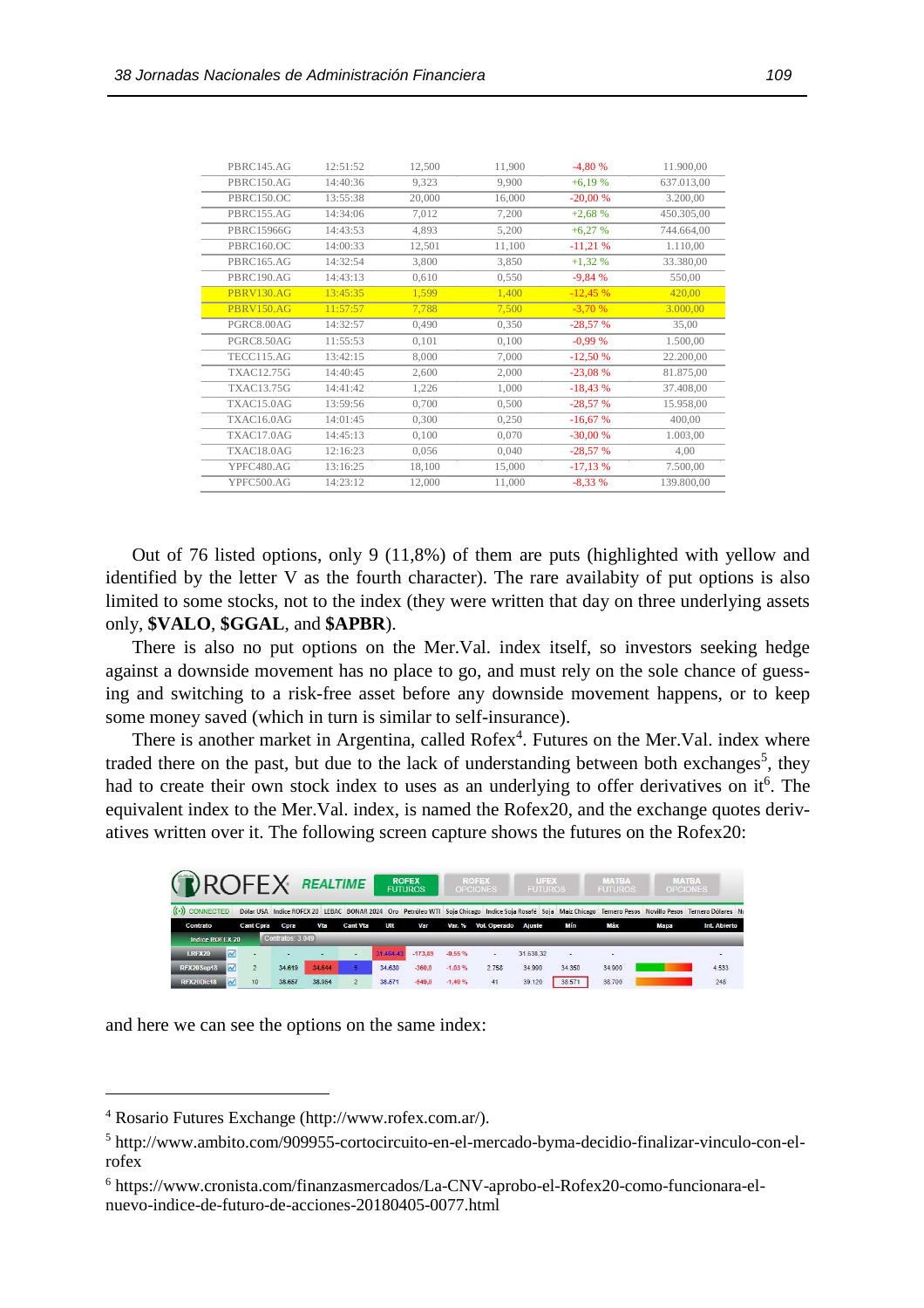| <b>NROFEX REALTIME</b> |                          |        |        |        |        |                                                  | <b>ROFEX</b><br><b>FUTUROS</b> |        | <b>ROFEX</b><br><b>OPCIONES</b> |              |        | UFEX<br><b>FUTUROS</b> |       |       | <b>MATBA</b><br><b>FUTUROS</b> |                          | <b>MATBA</b> | <b>OPCIONES</b> |     |           | 73,0         |
|------------------------|--------------------------|--------|--------|--------|--------|--------------------------------------------------|--------------------------------|--------|---------------------------------|--------------|--------|------------------------|-------|-------|--------------------------------|--------------------------|--------------|-----------------|-----|-----------|--------------|
| $((\cdot))$ CONNECTED  |                          |        |        |        |        | Dólar USA Indice ROFEX 20 Oro Indice Soja Rosafé |                                |        |                                 |              |        |                        |       |       |                                |                          |              |                 |     |           |              |
|                        |                          |        |        |        |        | CALL                                             |                                |        |                                 |              |        |                        |       |       |                                |                          | PUT          |                 |     |           |              |
| Contrato               | C. Cpra Cpra             |        | Vta    | C. Vta | Ult    | Var. %                                           | Vol. Operado                   | Cie    | VI                              | <b>Delta</b> |        | Strike C. Cpra Cpra    |       | Vta   | C. Vta                         | Ult                      | Var. %       | Vol. Operado    | Cie | <b>VI</b> | <b>Delta</b> |
| <b>Indice ROFEX 20</b> |                          |        |        |        |        |                                                  |                                |        |                                 |              |        |                        |       |       |                                |                          |              |                 |     |           |              |
| RFX20Sep18             | $\overline{4}$           | 34,585 | 34.610 | 10     | 34.586 | $-1.16%$                                         | 2.815                          | 34.990 |                                 |              |        |                        |       |       |                                |                          |              |                 |     |           |              |
|                        | $\overline{a}$           |        |        |        |        |                                                  |                                |        |                                 | $\sim$       | 28,000 | 10                     | 315   | 387   | 10                             |                          |              |                 |     |           |              |
|                        |                          |        |        |        |        |                                                  |                                |        |                                 |              | 29,000 | 10                     | 476   | 567   | 10                             |                          |              |                 |     |           |              |
|                        |                          |        |        |        |        |                                                  |                                |        |                                 |              | 30,000 | 10                     | 691   | 798   | 10                             |                          |              |                 |     |           |              |
|                        |                          |        |        |        |        |                                                  |                                |        |                                 |              | 31,000 | 10                     | 962   | 1.086 | 10                             |                          |              |                 |     |           |              |
|                        | $\overline{\phantom{a}}$ |        |        | -      |        |                                                  | ÷                              | ٠      | $\overline{a}$                  | ۰            | 32,000 | 10                     | 1.296 | 1.434 | 10                             | ٠                        |              |                 |     |           |              |
|                        |                          |        |        |        |        |                                                  |                                |        |                                 |              | 33,000 | 10                     | 1.673 | 1.850 | 10                             | ۰                        |              |                 |     |           |              |
|                        | 10                       | 2.703  | 2.857  | 10     |        |                                                  |                                |        |                                 |              | 34,000 | 10                     | 2.136 | 2.321 | 10                             | $\overline{\phantom{a}}$ |              |                 |     |           |              |
|                        | 10                       | 2.240  | 2.397  | 10     |        |                                                  |                                |        |                                 |              | 35,000 | 10                     | 2.665 | 2.853 | 10                             |                          |              |                 |     |           |              |
|                        | 10                       | 1.841  | 1.996  | 10     |        |                                                  |                                |        |                                 |              | 36,000 |                        |       |       |                                |                          |              |                 |     |           |              |
|                        | 10                       | 1.474  | 1.655  | 10     | 1.486  | $-13.10%$                                        | 14                             | 1,710  | 39.93                           | 0.384        | 37,000 |                        |       |       |                                |                          |              |                 |     |           |              |
|                        | 10                       | 1.188  | 1.360  | 10     | 1.141  | $-18.09%$                                        | 10                             | 1.393  | 38,97                           | 0,322        | 38,000 |                        |       |       |                                |                          |              |                 |     |           |              |
|                        | 10                       | 951    | 1.112  | 10     |        |                                                  | ÷.                             | 1.103  |                                 |              | 39,000 |                        |       |       |                                |                          |              |                 |     |           |              |
|                        | 10                       | 757    | 904    | 10     |        |                                                  | ٠                              | 975    |                                 |              | 40.000 |                        |       |       |                                |                          |              |                 |     |           |              |
|                        | 10                       | 598    | 731    | 10     |        |                                                  |                                |        |                                 |              | 41.000 |                        |       |       |                                |                          |              |                 |     |           |              |

In the futures screen, there were at the time<sup>7</sup> only two contracts traded, with maturity September and December, while in the options screen we find pretty much the same situation, few contracts and lack of liquidity and market depth.

Summing up, from empirical data we can appreciate the existence of downside risk in Argentinean stocks, while the offer of proper protection against that risk is almost non-existent<sup>8</sup>, which is far more common in developed markets.

The purpose of this paper is to suggest a framework as a starting point to price the supply of contracts hedging against downside movements in the stocks market, according to an economic situation where the standard pricing mechanisms for options are somehow restricted.

# **3. Standard options pricing**

Option contracts are like any other product traded in the economy, they are sold at a price that conform both buyers and sellers, depending on the need and availability. A Nobel Prize in economics was awarded to Merton and Scholes (the third one was Fisher Black who died before being awarded) for deriving a stylized valuation mechanism, constructing on a previous setting from Arrow-Debreu-McKenzie. They proposed a closed formula for the valuation of options, based on the possibility of building a replicating portfolio consisting in a dynamic linear combination of the underlying asset and a risk free asset, where weights are chosen to replicate the payoff of the sought option, and hence facing exactly the same risk, both assets must have the same present value at each time in an arbitrage free environment.

For a non-paying dividends asset, the famous Black Scholes Merton (BSM) formula for a European put is:

<sup>7</sup> On Thursday, 7/19/2018.

<sup>&</sup>lt;sup>8</sup> Baer (2006) argues that while the volume traded in ROFEX grew at an annual average of 200% in the period 2003-2007, still far from the relative records of other countries of the region; in 2007 the number of contracts operated per unit of GDP (contracts/GDP) represented in Argentina 22.4% of contracts / GDP of Brazil and 48.1% of contracts / GDP of Mexico (the largest organized markets in the region).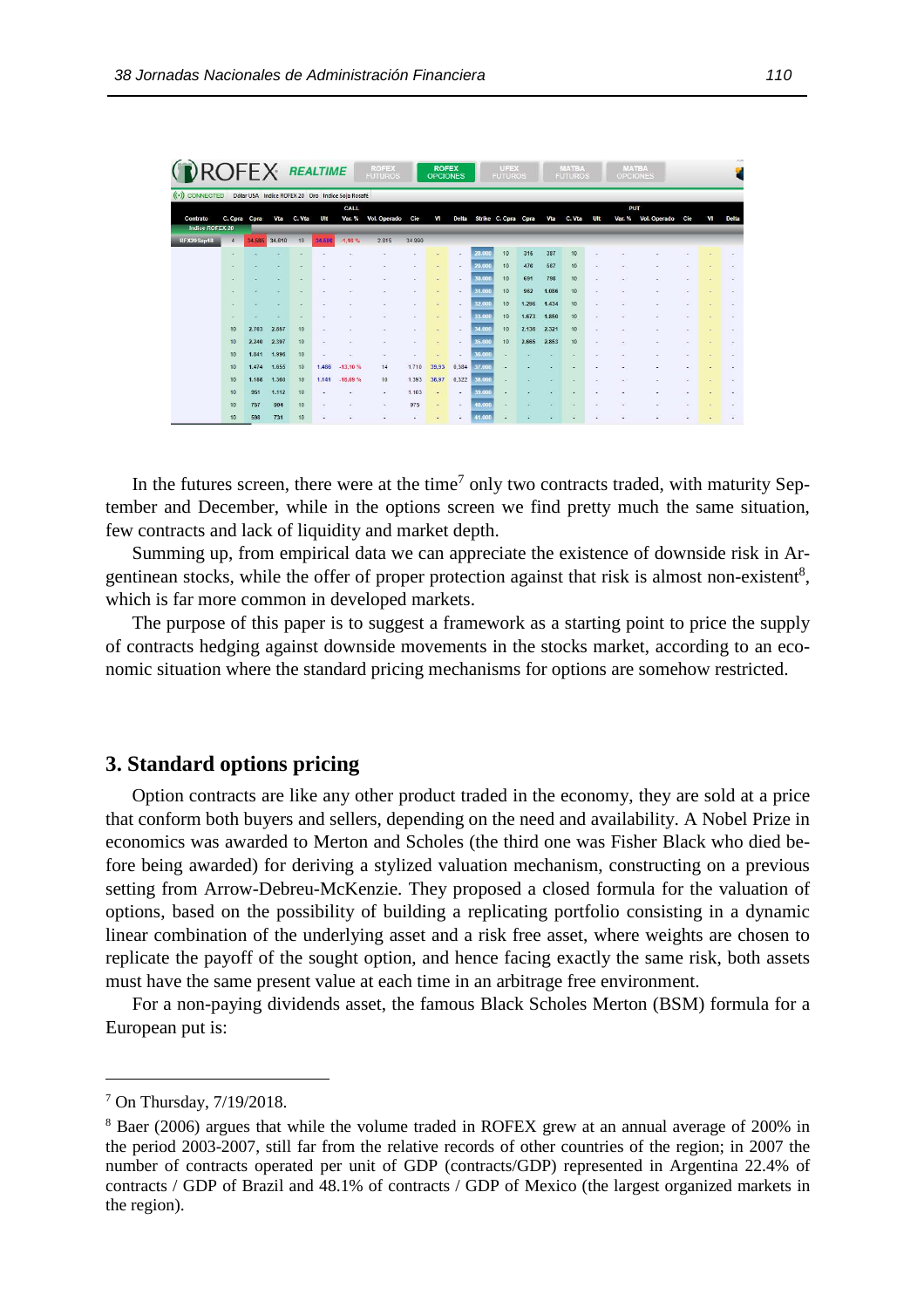$$
p = Xe^{-rT}N(-d_2) - S_0N(-d_1)
$$

where *p* is the value of the put,  $S_0$  is the current value of the underlying asset, *X* is the price at which the buyer has the right to sell,  $r$  is the risk-free rate and  $T$  is the time to maturity;  $N(-d_1)$  and  $N(-d_2)$  show the cumulative standardized normal distribution to certain points constructed by the use of the previous parameters.

This is a standard and basic formula for simple option valuation where a risk-adjusted expected rate of return is not needed, because stems from the assumption that investors are risk neutral. However, it requires the existence of complete capital markets where replicating portfolios con be constructed and adjusted cost-free and with high levels of liquidity.

Even though most of the literature focuses on the ex-ante valuation of options, or on how options should be priced, it becomes more difficult to find research comparing the ex-ante value with the ex-post payoffs. In Dapena Siri (2016) we adopted a different approach to evaluate the realized returns of options, from the seller's perspective. We set up a passive investment strategy, selling put and call options in the market, keeping the required margin and paying "claims" when options ended in the money, just like an insurance provider.

We aim to follow a similar approach in this paper. Given the fact that Argentine's capital markets are less developed (specially stock markets<sup>9</sup>), the fact that dealing with short selling, liquidity issues and transaction costs require a less sophisticated method, at least at this stance, and that is where our insurance approach may be of help.

This insurance approach means that from a actuarial viewpoint, premiums collected by options, adjusted by the time value of money, must compensate for the claims paid. To clarify, if we were to sell put options on one index, the options at expiration may end in the money, or out/at the money. Should it be the first case, the seller(labelled as the insurance company), must pay at the request of the buyer the difference between the spot price at expiration and the strike or exercise price; on the other hand, should the put option ends up at/out of the money, the seller or insurance company does not pay anything and gets the right to keep any premiums collected.

Given that the possibility of short selling is restricted, we seek to calculate prices resorting to self-insurance, i.e. a firm that invests its own capital to afford the payment of claims. According to that, we seek to calculate what is the minimum price such a firm would charge to provide downside risk hedging in the domestic capital market. That price thus calculated will not include an extra charge for operative expenditure, transaction costs, or risk premium on the capital needed. However, it may be useful as a starting point to start offering such contracts in the domestic market. As we said before, prices are a private matter between buyers and sellers, and at an appropriate price we can find both parties, so we stand from the side of the seller in the real domestic capital market.

With that in mind, our research covers a timespan of more than fifteen years (from 2003 to 2018) and evaluates how much money a seller that systematically offers at-the-money european put options on the Mer.Val. index must keep to afford the in-the-money events realized. We therefore calculate the minimum actuarially fair price (not including operative expenses, transaction costs or risk premium) that must be charged to end up even.

<sup>&</sup>lt;sup>9</sup> See Dapena (2007).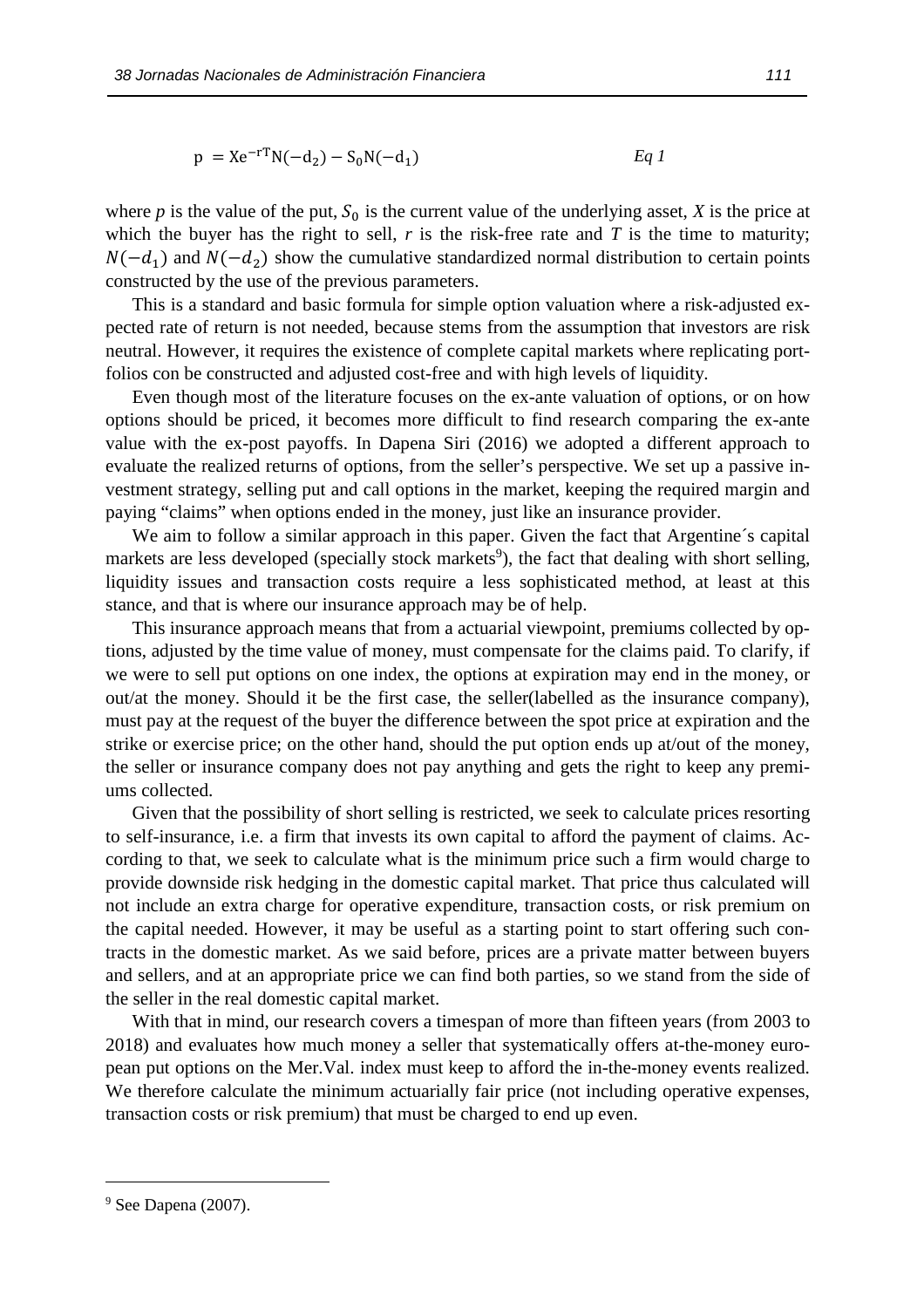## **4. Model to be developed**

## **4.1 Data and methodology**

Our proposition is to study the realized returns of synthetic put options on the Mer.Val. index for a long period of time. Under the assumption they are kept until expiration – denominated as a passive investment strategy-, we evaluate the results of such a strategy in terms of the insurance company example mentioned before. The calculation allows us to obtain a loss function from the payments effectively faced at each contract's expiration date -in the case the option ends up in the money-, and from that loss function to calculate a minimum accumulated capital requirement needed by an option seller. If seen from the perspective of an insurance company which collects policy premiums, selling a put insures against a downward movement of the market works in a similar fashion. In the analogy with car insurance, just as most drivers do not have accidents, many (and perhaps most) of the option sellers will never end up facing their obligations. However, as in insurance industry, a few bad accidents can hurt the P&L. Therefore, an insurance company tries to reduce the likelihood that insured drivers will have an accident by checking a number of factors such as driving record, age of the drivers, type of cars, etc. An option seller goes through the same process, but instead of studying drivers' behaviour, she may study the market's "driving record" which is shown by historical tendencies, current and future economic fundamentals, etc.

The period of time for the present paper spans between January  $3<sup>rd</sup>$ , 2003 and June  $29<sup>th</sup>$ , 2018. The price history for the Mer.Val. index is retrieved from Thomson Reuters Eikon. As for the risk-free rate, we use effective rate derived from short-term LEBAC instruments (Argentine Central Bank's Letters of Credit).

As for the methodological procedure, it operates in the following way:

- Every single trading day since inception, we write a synthetic European at-the-money (ATM) put option on the index with a fixed maturity of 21 trading days.
- At maturity we evaluate the payoff function. If it happens to be in the money, we calculate the amount to be paid and accumulates it into a loss function.
- The loss account carries interest at the denominated risk-free rate.
- At the end of the experiment, we set the average price of the put option as a percentage of the Mer.Val. index, as to offset the accumulated loss account. That gives us the minimum actuarially fair price of the put under this approach.

We acknowledge the results are path dependent, both on the index performance as well as the risk-free rate level, but they should offset each other, as a rising interest rate should impact positively on the drift term of the risky asset (based on the notion that risk should be rewarded with a positive spread when comparing assets involving different levels of risk).

## **4.2 Results**

After running the procedure for the whole sample, one can draw several numerical insights from systematically selling ATM put options. First, 60% of the options written on the index end up expiring worthless. Second, the statistics for the whole options payoff sample, as well as conditional on ending up at-the-money, are showed in Graph 3.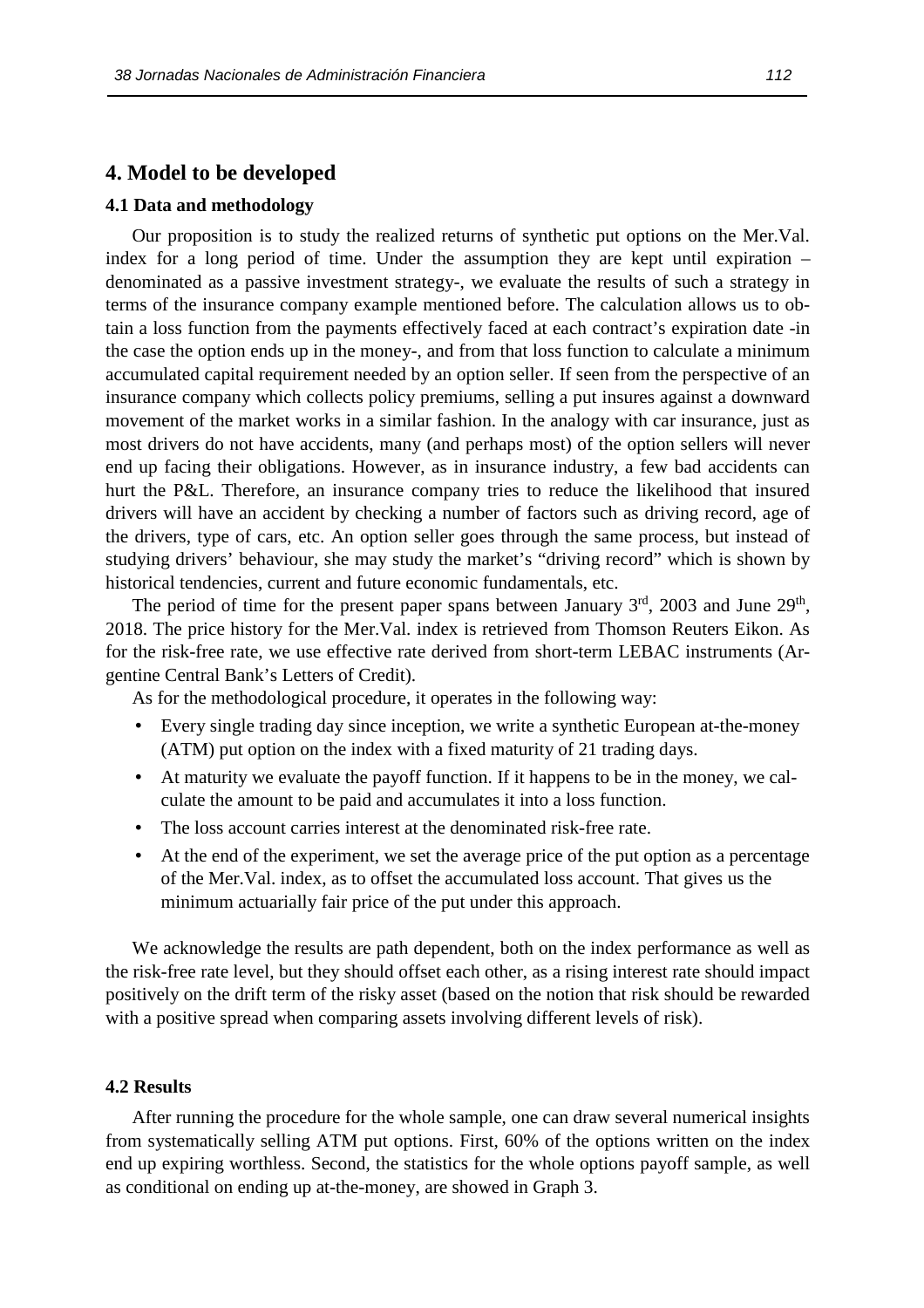

*Graph 3: Historical put options payoff at expiration* 

*Table 2: Descriptive statistics for Loss Function* **Table 2. Descriptive Statistics for Loss Function**

| Average    | $-2,50%$                     |
|------------|------------------------------|
| S.D.       | 4,79%                        |
| Max        | $-50,83%$                    |
| Min        | 0,00%                        |
| % of ATM   | 39,96%                       |
| Total Obs. | 3799                         |
|            | <b>Condition ATM options</b> |
| Average    | $-6,25%$                     |
| Median     | $-4,79%$                     |
| S.D.       | 5,83%                        |

Third, once filtered for worthless payoffs, the average loss on selling put options more than doubles, from 2,50% to 6,25% (as a percentage of the underlying index's value at the time the options are written). And fourth, given the index is denominated in Argentinean Pesos (ARS), the loss function accumulates a total of more than 1.6 million ARS for the whole sample. Of that amount, less then 34% is attributed to the money being paid at options expiration, while the rest if just interest paid on the balance carried forward. It can be appreciated in Graph 4, the red line is the accumulated loss for the pure options' payoffs while the blue line is that balance compounded at the risk-free rate.

We can now move forward to calculating the required average value (as a percentage of the index) that put options should have had as a premium, in order to offset the accumulated loss. For the referred calculation, one must set up a value for the option such that all the premiums collected and compounded at the risk-free rate end up having a terminal value equivalent to the aforementioned cumulative loss function. The average premium stands at roughly 2,63%, meaning that a put option written on the Mer.Val. index, at any given moment in time,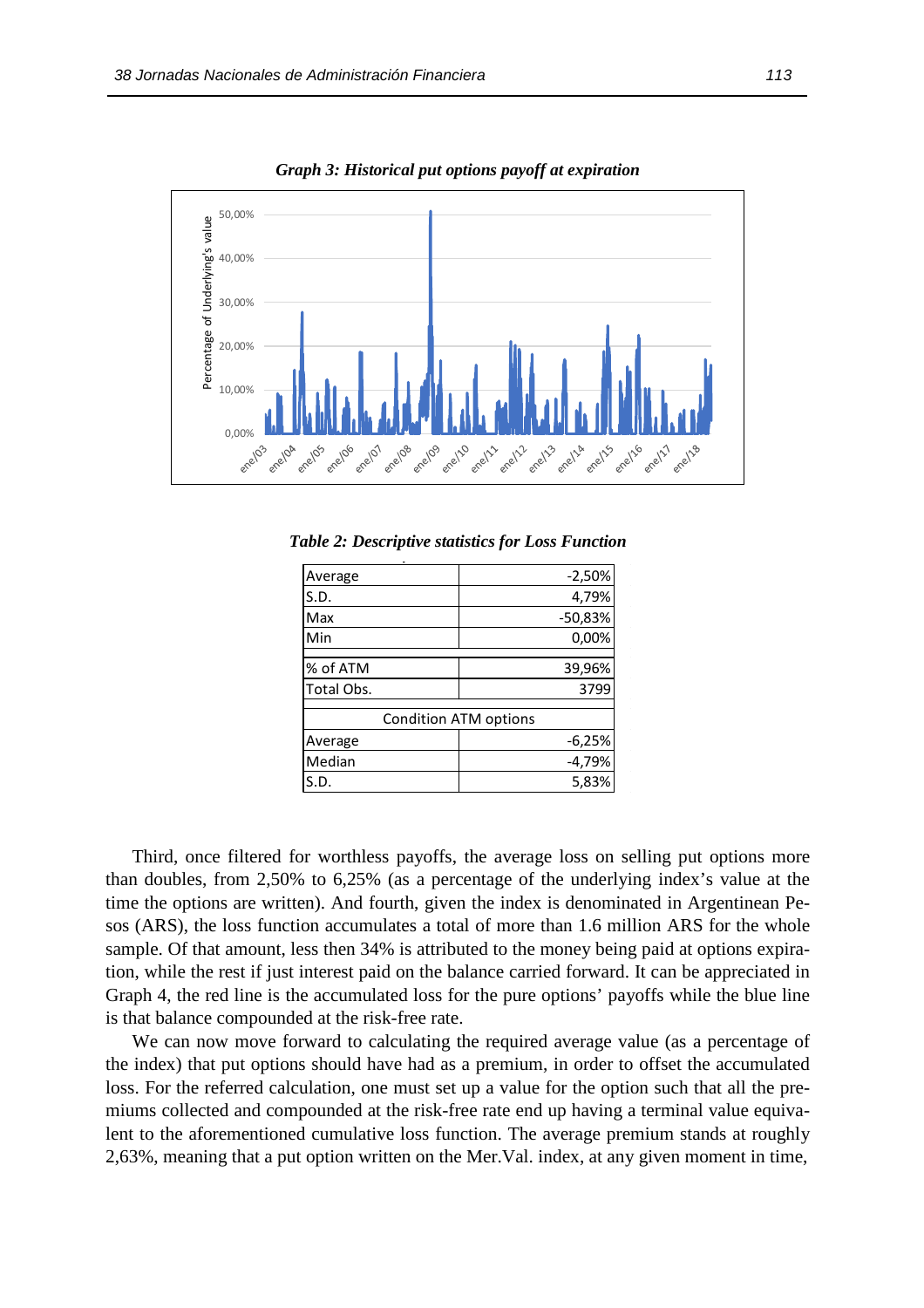

*Graph 4: Cumulative Loss Function* 

should at least be written for 2,63% of the underlying asset's value. When facing the restriction that the money collected as premiums cannot be compounded (at any interest rate), then the average value of ATM put options should be at least 7,18%, conditional on the index path for the given sample.

#### **4.3 Application of the Black-Sholes-Merton formula**

Thinking in a different way, we could try to value the options through an options pricing model. We will use the Black-Scholes-Merton (BSM) put option formula to calculate a premium at 21, 63 and 252 trading days realized volatilities. Graph 5 shows the progress for different time frame realized volatility of the index. The table below it displays the average realized volatility as well as the average ATM put option price when applying each volatility.

|                          | Realized Volatility $(\sigma)$ |        |        |  |  |  |  |  |  |
|--------------------------|--------------------------------|--------|--------|--|--|--|--|--|--|
|                          | 252 days<br>21 days<br>63 days |        |        |  |  |  |  |  |  |
| Average level            | 28,73%                         | 29,53% | 30,32% |  |  |  |  |  |  |
| Average put option price | 2,70%                          | 2,79%  | 2,86%  |  |  |  |  |  |  |

We can appreciate that the average price for the puts, when valued through the BSM model aren't far away from the loss-function approach.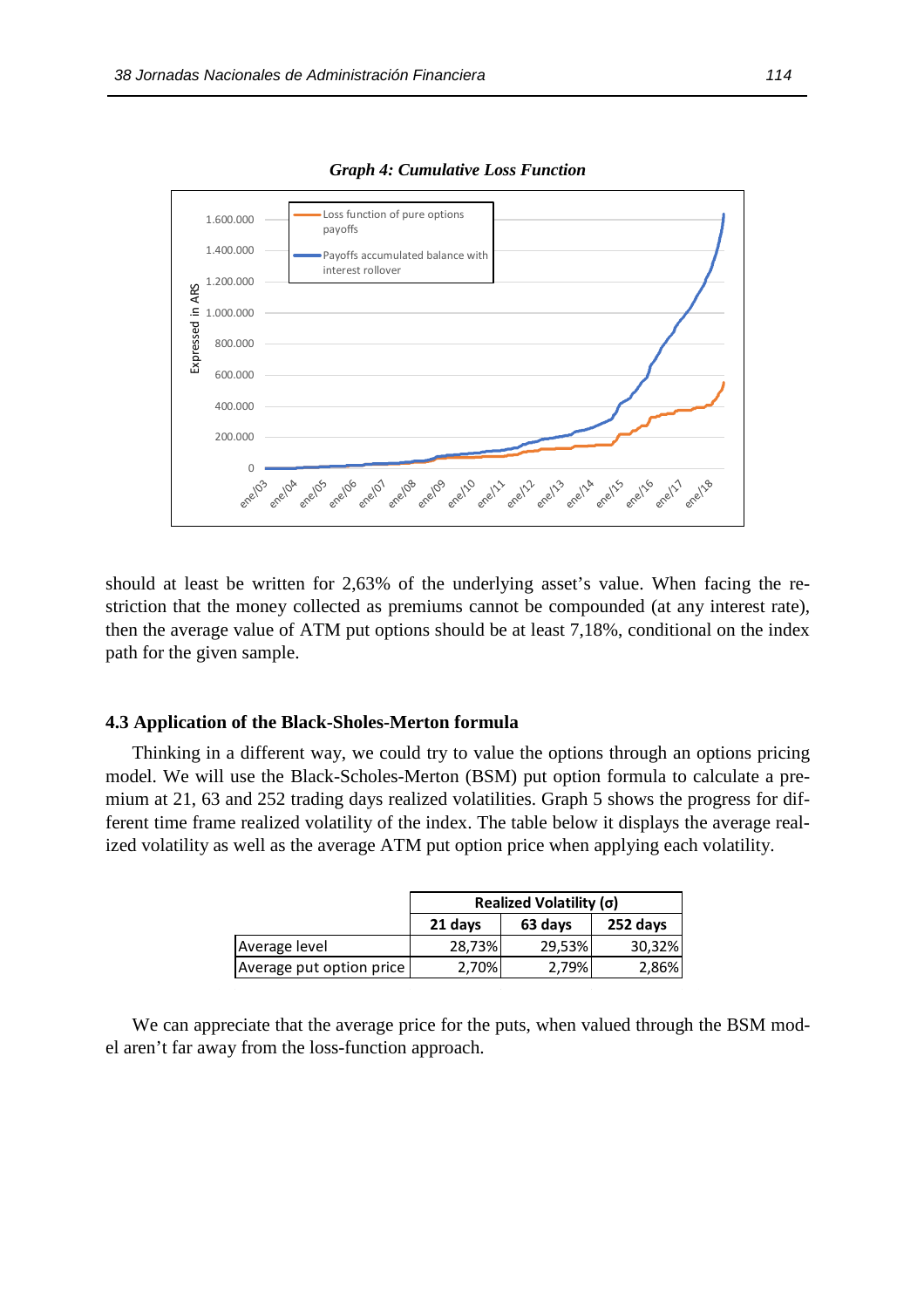

*Graph 5: Realized volatility for 21, 63, and 252 trading days* 

# **5. Conclusions**

The local capital market, its indices and constituents are risky but at the same time they offer almost no downside protection to mitigate such risks. One can argue that investors do not need the protection, statement which proves false even for well-diversified portfolios. The fact that capital markets in Argentina lack both depth and liquidity, short selling is somehow restricted and scarce in practical terms, together with high transaction costs makes hedging challenging. We give through this paper a different perspective for offering insurance in the local market. In our approach, sellers bear the risk and, under the assumption they lack the necessary capital to face the payoffs, meaning they incur in loans to develop such a business, we show the minimum required value of the options. With that in mind, based on historical results, one can argue in favour of a risk premium charged for offering downside protection. Given the fact almost no one has infinite access to a lending facility and as this procedure carries risk, one would think a spread must be priced into the premiums charged in order to find an equilibrium were market participants would be willing to face the risk. Nevertheless, the logic driving the process outlined here still stands.

## **REFERENCES**

- Arrow, K. J. & Debreu, G. (1954), *Existence of an equilibrium for a competitive economy*. Econometrica 22 (3): 265–290
- Baer, Fernando (2006). *Mercado de futuros y derivados en Argentina*. Documento de Trabajo Nº 15. Centro para la Estabilidad Financiera. Buenos Aires. Argentina.
- Black F. & Scholes M. (1973), *The pricing of options y corporate liabilities*. Journal of Political Economy 81 (May-June): 637-659